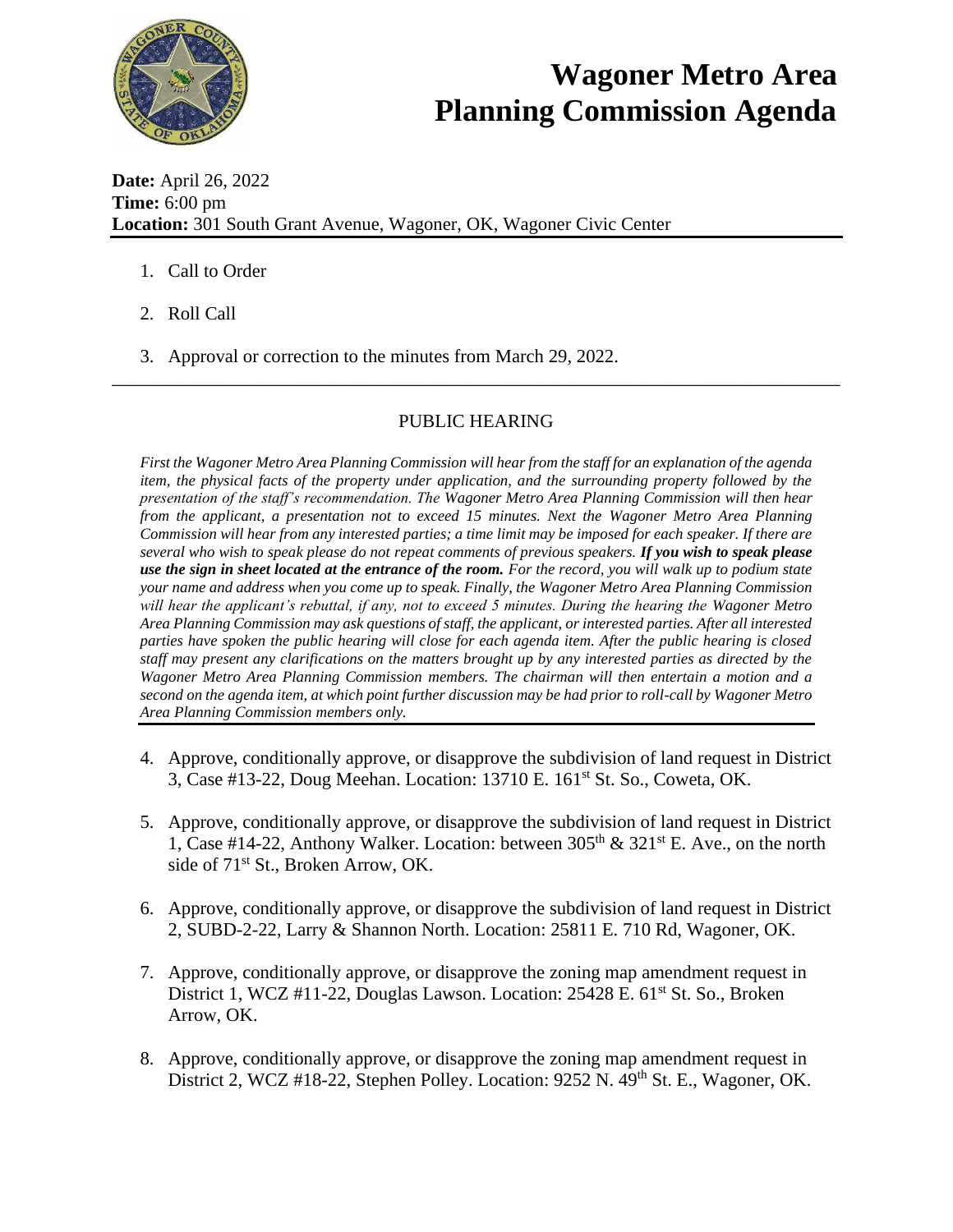

## **Wagoner Metro Area Planning Commission Agenda**

- 9. Approve, conditionally approve, or disapprove the subdivision of land request in District 2, Stephen Polley. Location: 9252 N. 49<sup>th</sup> St. E., Wagoner, OK.
- 10. Approve, conditionally approve, or disapprove the zoning map amendment and subdivision of land request in District 1, WCZ #19-22, Randy Clark. Location: 5320 S. 321st E. Ave., Broken Arrow, OK.
- 11. Approve, conditionally approve, or disapprove the zoning map amendment request in District 3, WCZ #20-22, RC Wagoner, LLC. Location: NW of the intersection of E. 121<sup>st</sup> St. & S.  $241^{st}$  E. Ave., Broken Arrow, OK
- 12. Approve, conditionally approve, or disapprove the zoning map amendment and subdivision of land request in District 1, WCZ #24-22, Gilbert Lewman. Location: 2405 S. 289<sup>th</sup> E. Ave., Broken Arrow, OK.
- 13. Approve, conditionally approve, or disapprove the zoning map amendment and subdivision of land request in District 1, WCZ #27-22, Eric Zellers. Location: between  $31<sup>st</sup>$  & 41<sup>st</sup> St., on the east side of 216<sup>th</sup> E. Ave., Broken Arrow, OK.
- 14. Approve, conditionally approve, or disapprove the zoning map amendment and subdivision of land request in District 1, WCZ #29-22, Marcy Richardson. Location: 7345 S. 273rd E. Ave., Broken Arrow, OK.
- 15. Approve, conditionally approve, or disapprove the zoning map amendment request in District 2, WCZ #30-22, Leslie Casillas. Location: 26542 E. 101<sup>st</sup> St. So., Broken Arrow, OK.
- 16. Approve, conditionally approve, or disapprove the zoning map amendment request in District 3, WCZ  $#31-22$ , Eagle Cross II, LLC. Location: 17250 S. 337<sup>th</sup> E. Ave., Coweta, OK.
- 17. Approve, conditionally approve, or disapprove the Preliminary and Final Plat of Twin Pines Estates in District 3. Location: 17250 S. 337<sup>th</sup> E. Ave., Coweta, OK.
- 18. Approve, conditionally approve, or disapprove the zoning map amendment request in District 1, WCZ #33-22, Edmundson Family Trust. Location: NW corner of  $31<sup>st</sup>$  St. & 273rd E. Ave., Broken Arrow, OK.
- 19. Old business
	- a. Approve, conditionally approve, or disapprove the Preliminary Plat of South Brok II request in District 3. Location: 21881 E. 111<sup>th</sup> St. So., Broken Arrow, OK.